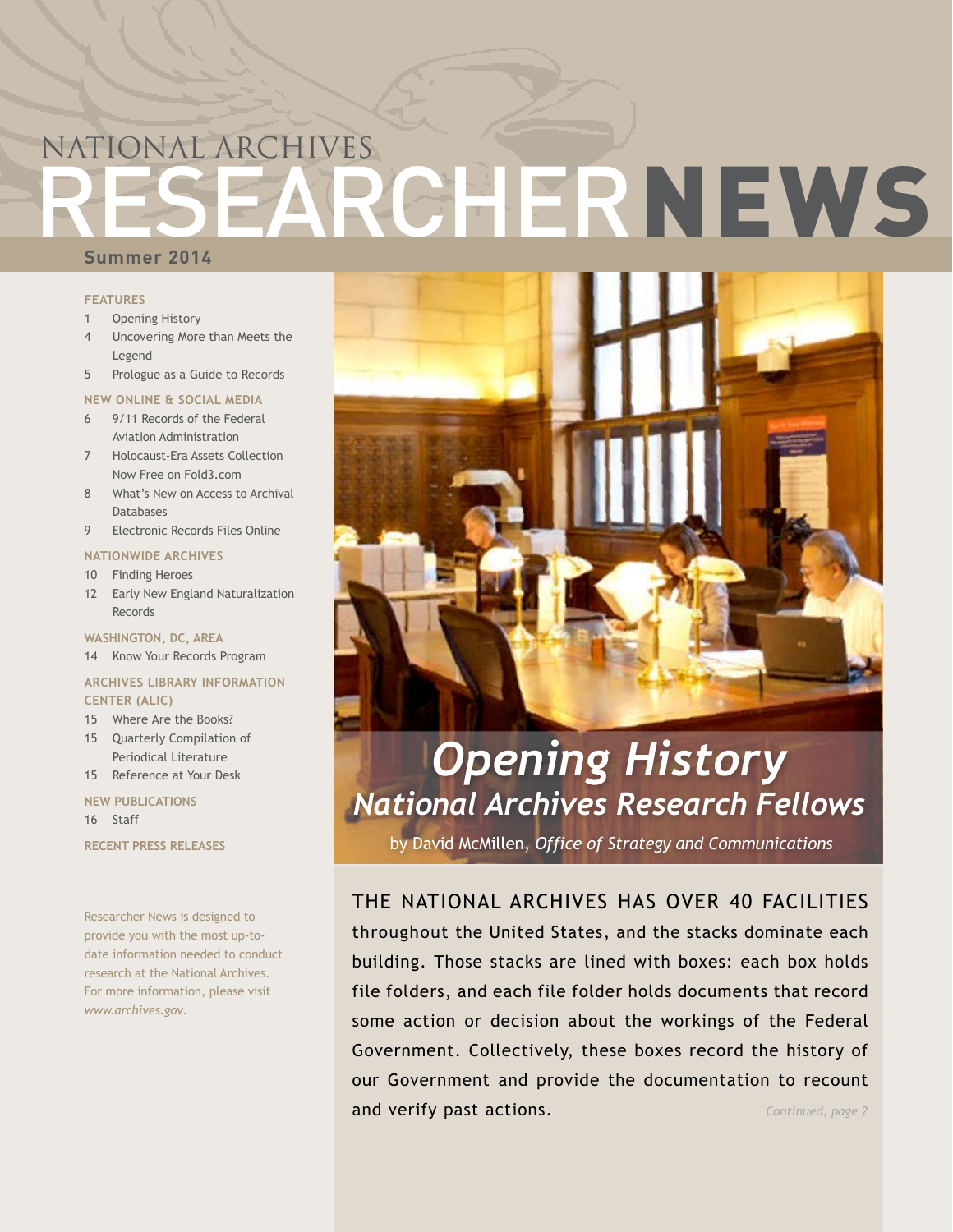## *National Archives Research Fellows*

**IN-DEPTH RESEARCH, ESPECIALLY IN OUR EXTENSIVE RECORDS, REQUIRES TIME**  and, due to the commitment period, often funding. Some researchers have been creative in getting research funded. Two examples are:

#### **I. JACK AND LESLIE HAMANN**

In 2002, Jack and Leslie Hamann, funded by a grant from their publisher, came to Washington, DC, to dig through archive boxes in search of the story behind the largest Army court-martial of World War II held at Ft. Lawton, Seattle, WA. A group of African American soldiers were courtmartialed and convicted for lynching an Italian prisoner of war. Months of digging through those archive boxes led to a book*, On American Soil* (Algonquin Books, 2005). Ultimately, their research led to the overturned conviction of the solders and the award of back pay with interest.

#### **II. MARGO J. ANDERSON**

During the 2012–2013 academic year,

Margo J. Anderson spent much of her time digging through the archive boxes of the legislative and executive branch collections of the National Archives. Funded by the American Statistical Association, Anderson updated her book *The American Census: A Social History* (the preeminent history of over 200 years of U.S. censuses).



### *National Archives Regional Residency Fellowship*

**IN 2011, THE FOUNDATION FOR THE NATIONAL ARCHIVES** began making grants to support research through the National Archives Regional Residency Fellowship program. The Foundation recognized that providing seed funding to researchers was essential in promoting the use of National Archives records for historical research. In 2013, the Foundation provided funding to six researchers to support their research at our regional archives. These are their stories.

#### **I. JAMES JENKS**

During the last half of the 19th century, the Federal Government made many decisions that changed the lives of Native Americans. Treaties were signed and large groups of people were physically moved from their homes into newly created reservations. James Jenks, lead historian of the Montana Preservation Alliance, is

reviewing records of the Bureau of Indian Affairs and the General Land Office to document just what happened to a group of Cheyenne who had established homesteads in southeast Montana. In 1900, these Native American homesteaders were relocated to the newly created Northern Cheyenne Reservation. The homesteads in southeast Montana are

now the site of a proposed surface coal mine with new rail construction to serve the mine. Mr. Jenks hopes to document the rights of the Cheyenne families that would be affected by the mine. Using records at the National Archives at Denver, and with funding from the Foundation, he hopes to document their land's cultural and religious significance.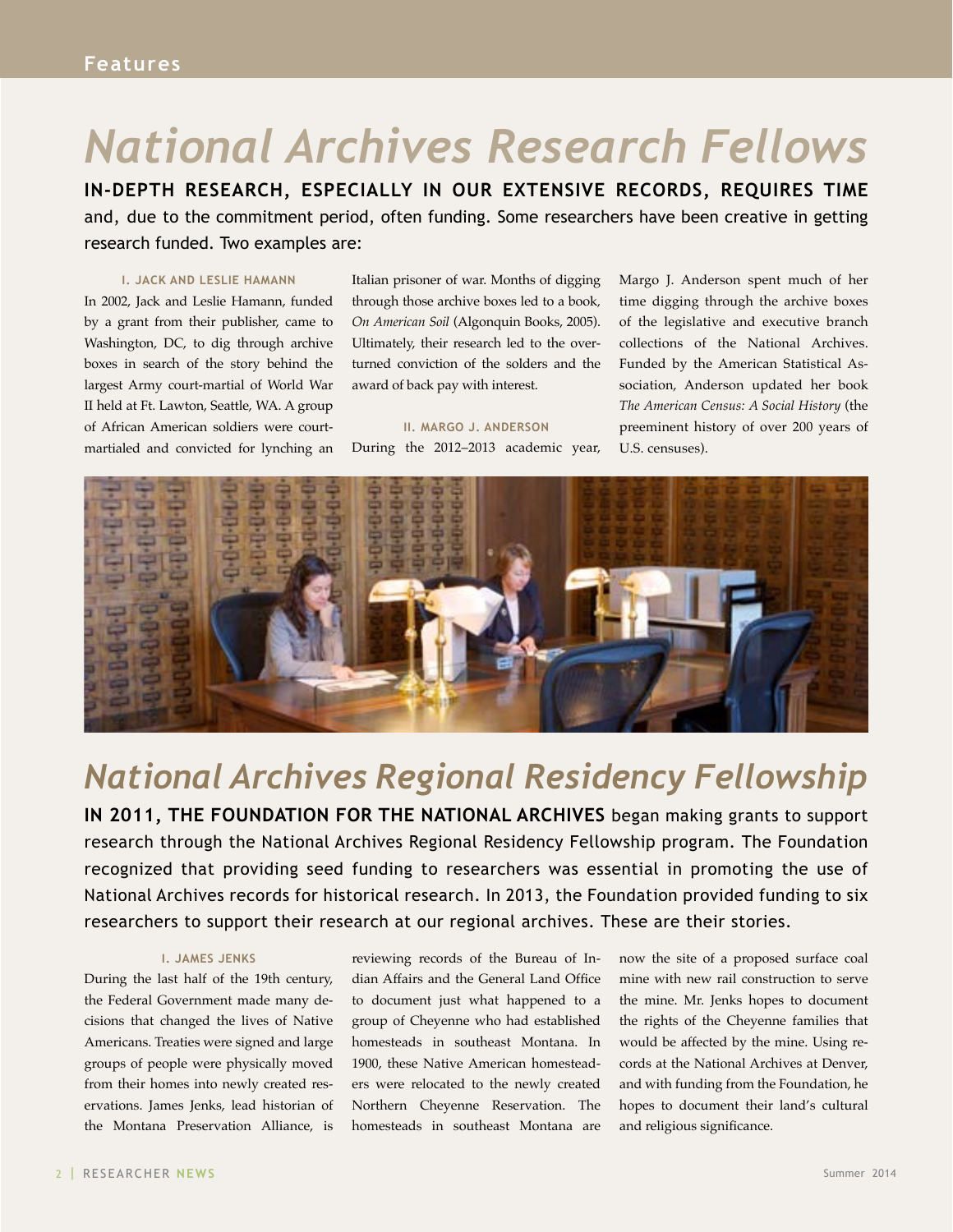#### **II. NICOLAS ROSENTHAL**

Funding from the Foundation allows Nicolas Rosenthal to examine a different aspect of Native American history. Drawing on the records the National Archives at San Bruno and at College Park, Mr. Rosenthal is looking at the assimilation of Native Americans during the first half of the 20th century. He uses records on Native Americans to establish the extent of their assimilation by examining military service, entrepreneurship, and participation in New Deal programs like the Civilian Conservation Corps.

#### **III. SUSAN BURCH**

We know that at turn of the 20th century, there were asylums, boarding schools and homes, psychiatric hospitals, schools for the deaf and blind, and prisons. However, we do not know very much about the people within the walls of those institutions. Susan Burch, associate professor of American Studies at Middlebury College, is examining the records of the Hiawatha Asylum inmates at that time. The Hiawatha Asylum was populated primarily with Native Americans, and Ms. Burch uses records from the Bureau of Indian Affairs to document the removal and treatment of those in the Asylum. Funding from the Foundation allowed her to make extensive use of the records at the National Archives at Fort Worth to continue documenting this institution. The records show the forces motivating the removal of individuals to Hiawatha, documenting daily life at the Asylum, and exploring how inmates understood and expressed their experiences.

#### **IV. ZONNIE GORMAN**

Another project documenting personal perspective is that of Zonnie Gorman. Ms. Gorman is a daughter of one of the original 29 Navajo Code Talkers. While the Navajo Code Talker program has been studied extensively, Ms. Gorman has focused on the individuals — not the program. Funding from the Foundation allowed Ms. Gorman



to explore the Code Talkers Personnel Records at the National Archives at St. Louis. She used the St. Louis records to examine the role of individuals not previously studied as a part of the code talking program. Drawing on interviews with the original Code Talkers, Ms. Gorman identified Maj. Frank Shannon, United States Marine Corps Reserve (USMCR) and Robert Young as significant actors in the code talking program. Neither of those men had been studied before.

#### **V. CLAIRE DUNNING**

The political landscape of the second half of the 20th century is characterized by a continual struggle over the role of the Federal Government in helping families and individuals. Some argued that state governments better served this role, while others argued that help should have been provided by the private sector. Claire Dunning, a graduate student in history at Harvard University, examines records at the National Archives at Boston to chart the growth of the nonprofit sector. Funding from the Foundation allows Ms. Dunning to also review records at the National Archives in College Park, Maryland, to illustrate the transition from Federal funding to state and private funding.

#### **VI. MELANIE STURGEON**

Melanie Sturgeon, State Archivist and Director of Archives and Records Management at the Arizona State Library, took a critical look at brothels, saloons, and prostitutes in the American West. Focusing on the Territory of Arizona, Dr. Sturgeon used records from the National Archives at Riverside, CA. In her research, she included records from the District Courts, Immigration and Naturalization Service, Internal Revenue Service, Office of the Surgeon General, U.S. Marshals Service, and Bureau of Indian Affairs. Her research documents the business of prostitution and the women who engaged in this business throughout territorial Arizona. [Learn more at *Uncovering More than Meets the Legend: Riverside's 2013 Research Fellow, Dr. Melanie Sturgen* by Gwen Granados on page 4.]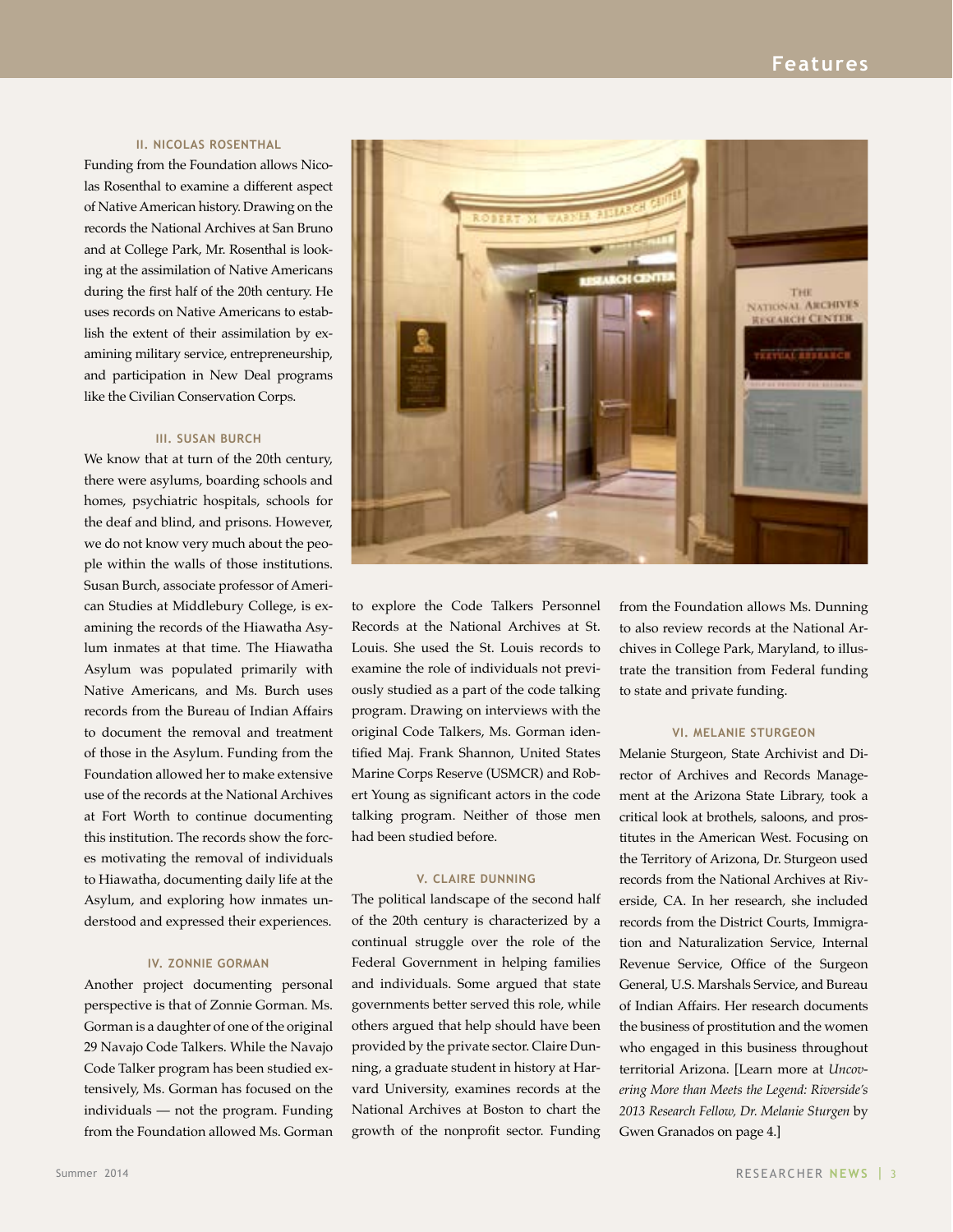## <span id="page-3-0"></span>*Uncovering More than Meets the Legend:*  **Riverside's 2013 Research Fellow DR. MELANIE STURGEON**

by Gwen E. Granados, *National Archives at Riverside*

**IN APRIL 2014, THE NATIONAL ARCHIVES AT RIVERSIDE WAS VISITED BY OUR 2013** Regional Archives Fellow, Dr. Melanie Sturgeon and her research partner, Nancy Sawyer. The Fellowship was funded through the generous support of the Foundation for the National Archives.

Sturgeon and Sawyer were seeking to supplement the legendary tales, and often one-dimensional portraits, of madams and prostitutes in the frontier West through their research at the National Archives. As Melanie Sturgeon wrote in her "Research Grant Proposal" in March 2013, they were concerned that many of the extant writings were

*bits and snippets of gossip from one author to another with little or no research to examine their veracity. Stories range from wistful male reminiscences to coy narratives bordering on the sensational.*  *From tales of three-story brothels inhabited by adventurous housewives to anecdotes romanticizing big-hearted dance girls, ladies of the night, and gun slinging "tough girls," these writings diminish and trivialize the experiences of these women*.

They focused their research on the Arizona Territory, 1863–1912. Sturgeon and Sawyer spent a week pouring over multiple series of Arizona Territorial Court records, reviewing case files documenting major and petty crimes, and focusing on the application of the law in each

instance. Of particular interest were the applications of laws governing fornication and adultery. They also dove into our Territorial Tax Assessment Books, 1866–1874 (National Archives Identifier 7419226), looking for any legitimate tax payments by madams or their business colleagues.

One particularly interesting criminal case was that of William Green and Bertha Reed from the Fifth Judicial District of Arizona. Filed as exhibits were permits, issued by the City of Globe, permitting prostitutes to do business in town (National Archives Identifier 7788402).

*Back row, left to right:* Randy Thompson, archivist; Matthew J. Law, archivist; Dr. Melanie Sturgeon; Gwen E. Granados, Director; Jennifer J. Albin, archivist; Nancy Sawyer. *Front row, left to right:* Lynn Nashorn, archives technician; James Huntoon, archives technician. Date: 28 February 2014

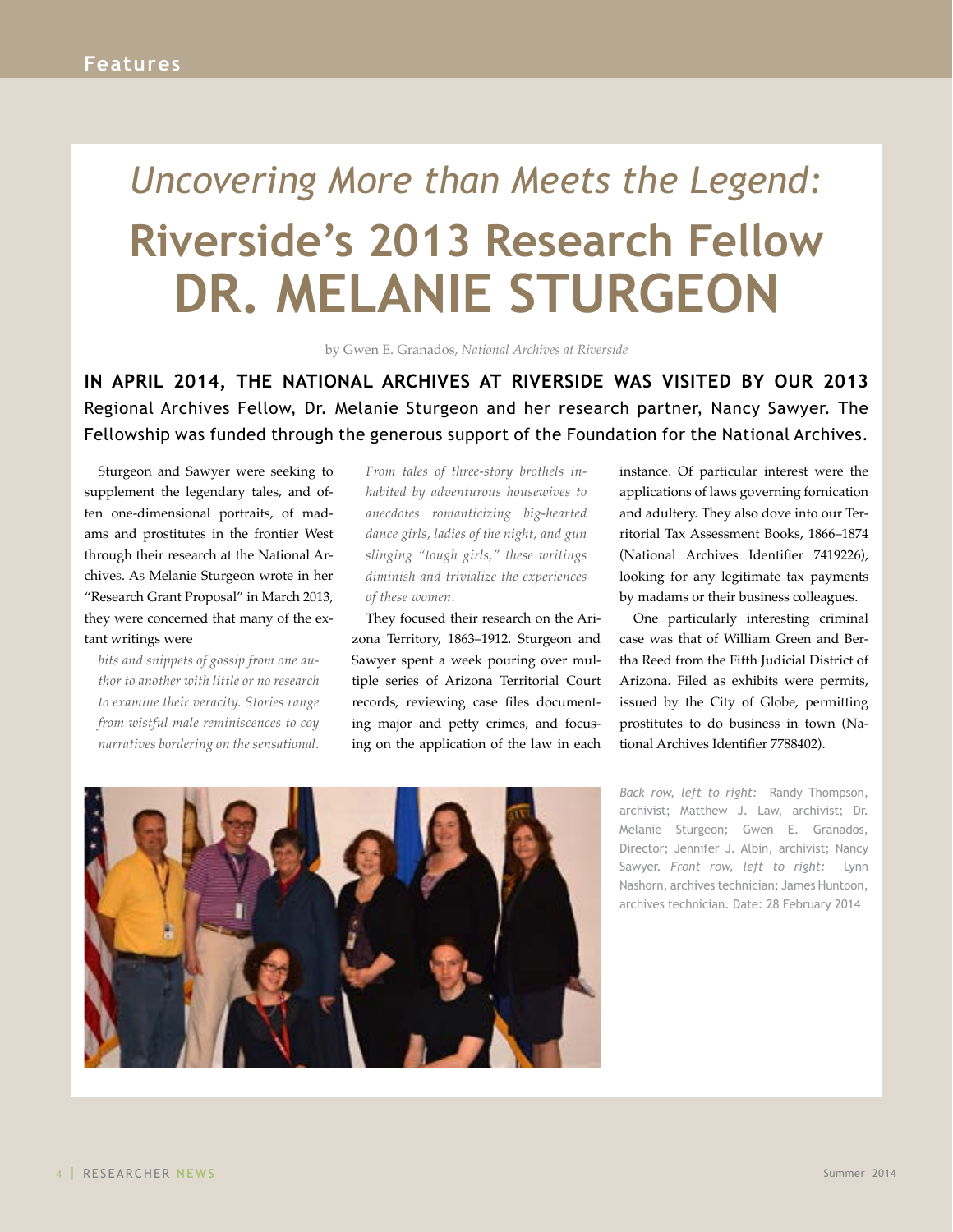# **Prologue** *as a Guide to Records*

<span id="page-4-0"></span>

by Benjamin Guterman, *Communications and Marketing Division*

**PROLOGUE, THE QUARTERLY MAGAZINE OF THE NATIONAL ARCHIVES AND RECORDS**  Administration (NARA), serves the essential role of publishing histories and stories based on the records of the National Archives. By demonstrating the value of our holdings for our national heritage, the magazine validates NARA's core mission of preservation and access to the records. But *Prologue* also serves a secondary role, that of a unique finding aid to record groups and series uncovered by its contributors. The spring 2014 issue shows us how.

An article by NARA archivist Nathaniel Patch about a kamikaze attack on the submarine USS *Devilfish* near Iwo Jima in March 1944 took some detective work. For such an obscure and rare event, Patch looked at a Submarine Operational History in the National War College Library, Records of Inter-service Agencies, Record Group (RG) 334; deck logs of two ships under attack nearby; and action reports and war diaries. The few extant images were in records of both the Department of the Navy and the Bureau of Ships.

Lester Gorelic, a docent at the National Archives Building in Washington, DC, traces the artistic evolution of the *Declaration* and *Constitution* murals in the National Archives Rotunda. He researched artist Barry Faulkner's work with architect J. Russell Pope, the U.S. Commission of Fine Arts,

and historian J. Franklin Jamison to submit and improve several studies for the final compositions. We learn of the sensitive debates to symbolically depict the diverse careers and contributions of the Founders. The text relies on correspondence and reports in Records of the Commission of Fine Arts, 1893–1981, RG 66. Images of Faulkner's studies were provided by the Smithsonian American Art Museum.

Tim Rives, deputy director of the Eisenhower Library, investigated what General Eisenhower actually said as he made the decision to launch the D-day invasion. The general's precise words remain elusive, as Rives found after consulting the Pre-Presidential Papers of Dwight D. Eisenhower, the White House Central Files, and the Post-Presidential Papers at the Eisenhower Library, in addition to sources at other repositories.

The story of the Scottsboro Boys, nine African American youths falsely accused of rape in 1931, is told by NARA archivist Jay Bellamy. Their story of imprisonment, numerous trials, and even appeals to the President and the Supreme Court stirred national protest and awareness of racial injustice. Bellamy searched Justice Department and U.S. Secret Service records, as well as materials at the Franklin D. Roosevelt Library.

These articles highlight the broad range of stories that our records can tell. But they also serve as selective and focused guides to the range of records available and as examples of the inventiveness and skill required of researchers as they attempt to explain the past.

Subscribe to *Prologue* at *[www.archives.gov/](http://www.archives.gov/publications/prologue/) [publications/prologue/](http://www.archives.gov/publications/prologue/)*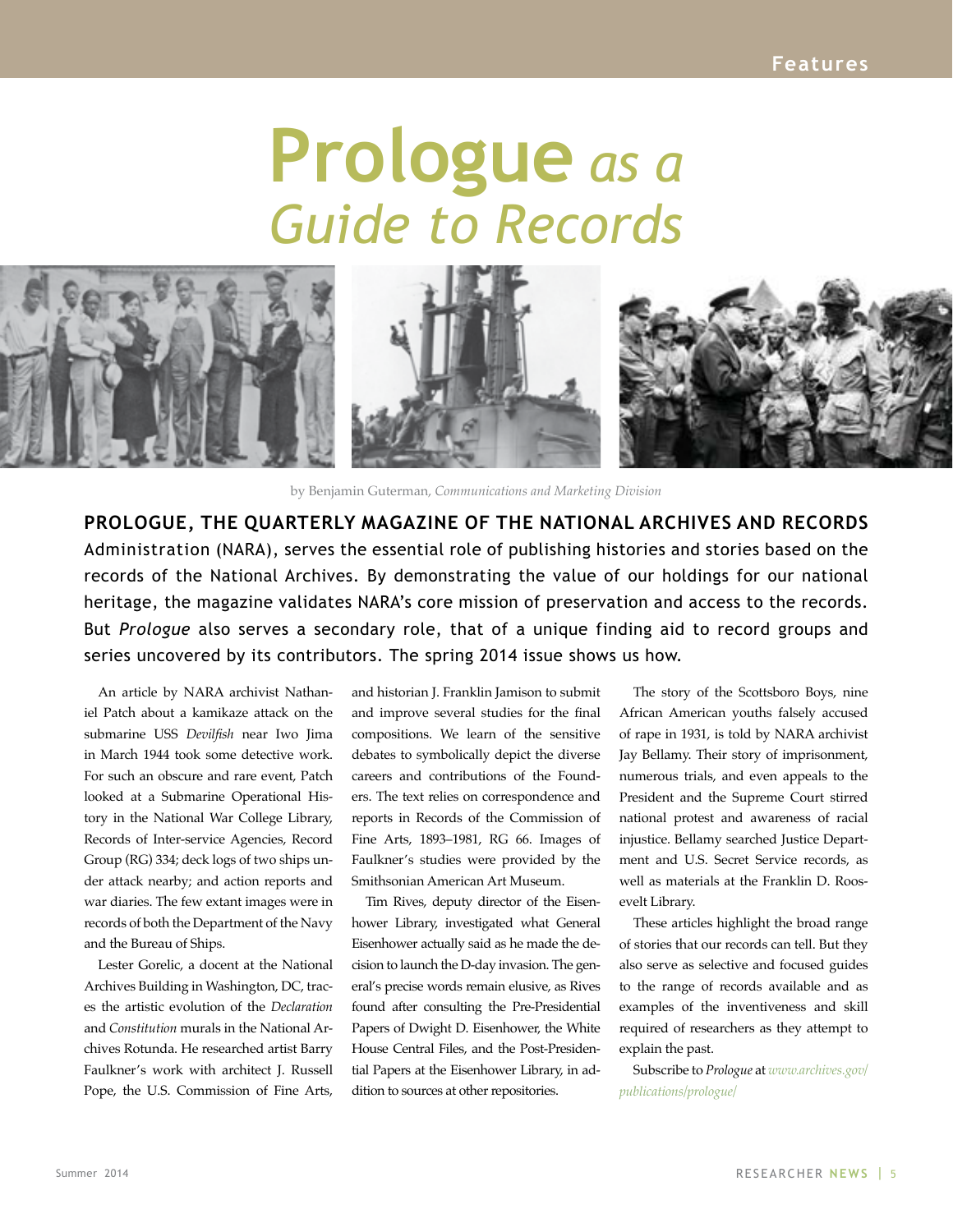### <span id="page-5-0"></span>**9/11 Records of the Federal Aviation Administration (FAA)—Available Online**

by Mary Kay Schmidt, *Special Access and FOIA Staff*

**IN FEBRUARY 2014, THE NATIONAL ARCHIVES AND RECORDS ADMINISTRATION** (NARA) posted over 8,700 Federal Aviation Administration (FAA) electronic data files to its website. These files relate to the events of the September 11, 2001, terrorist attacks against the United States. In response to a Freedom of Information Act (FOIA) request, the FAA originally compiled, reviewed, and released these records, which they transferred to NARA in 2009. A general description of the series is available through NARA's Online Public Access catalog (*[www.archives.gov/research/](www.archives.gov/research/search) [search](www.archives.gov/research/search)*) under National Archives Identifier 749198: Open Files Relating to the September 11, 2001, Terrorist Attacks on the United States, 2001–2004.

**THESE FILES CONSIST OF:**

- correspondence
- electronic mail
- forms
- general notices
- Notice to Airmen issuances
- transcripts
- flight strips
- accident packages
- memorandums
- letters
- maps
- charts
- graphs
- radar plots
- handwritten notes
- waivers
- advisories
- flight requests
- computer printouts
- news articles
- military and police reports
- press releases
- radar data
- voice recordings

The files cover the period from 1999 through 2004 and contain information relating to the actual terrorist attacks; the FAA's involvement in the monitoring of United Airlines Flights 175 and 93; monitoring of American Airlines Flights 11 and 77; and the Federal Government's subsequent actions in the aftermath of the September 11 events.

Each file begins with a number from one through seven. This number identifies specific files associated with each of the following subseries:

- 1. American Airlines Flight 77 2. United Airlines Flight 93
- 3. American Airlines Flight 11
- 4. United Airlines Flight 175
- 5. Miscellaneous
- 6. N47BA
- 7. Records Received After Deadline

Within the subseries, the files are further grouped by accident package, voice recordings, transcripts, radar data, and miscellaneous related information designated as "other." Researchers may search for information regarding a specific FAA facility by using the alphabetical code assigned to that facility (for example, "DCA" represents Ronald Reagan Washington National Airport). Files beginning

with the number "6" relate to the October 25, 1999, crash of Learjet 35A N47BA near Aberdeen, South Dakota, in which professional golfer Payne Stewart and five others died.

Some documents contain redactions made by the FAA as part of the FOIA review conducted while the records were in their custody. Researchers may file a written FOIA request with NARA's Special Access and FOIA Staff to have those redactions reviewed. It is also important to note that some digital files are not readable because the equipment (hardware or software) is not currently available to NARA.

Audio files are available in mp3 (Moving Picture Experts Group Layer-3 Audio) format, while textual records generally exist in software programs Microsoft Word, Adobe Portable Document Format (PDF), and Microsoft Notepad.

#### **RELATED RECORDS:**

• The National Commission on Terrorist Attacks upon the

United States (9/11 Commission) also maintained a website during its years of operation. This website is available at *www.9-11 commission.gov* and managed on behalf of NARA.

• The Center for Legislative Archives *[\(http://www.](http://www.archives.gov/legislative/cla/) [archives.gov/legislative/cla/](http://www.archives.gov/legislative/cla/)),*  located at the National Archives Building in Washington, DC, maintains the records of the 9/11 Commission. Additional information regarding the Commission's records is available at *[http://www.archives.gov/](http://www.archives.gov/research/9-11) [research/9-11](http://www.archives.gov/research/9-11)* and in the Online Public Access catalog.

Contact information: Special Access and FOIA Staff RD-F Room 5500 National Archives and Records Administration 8601 Adelphi Road College Park, MD 20740-6001 Telephone: 301-837-3190 Email: *[specialaccess\\_foia@nara.gov](mailto:specialaccess_foia@nara.gov)* or *[inquire@nara.gov](mailto:inquire@nara.gov)*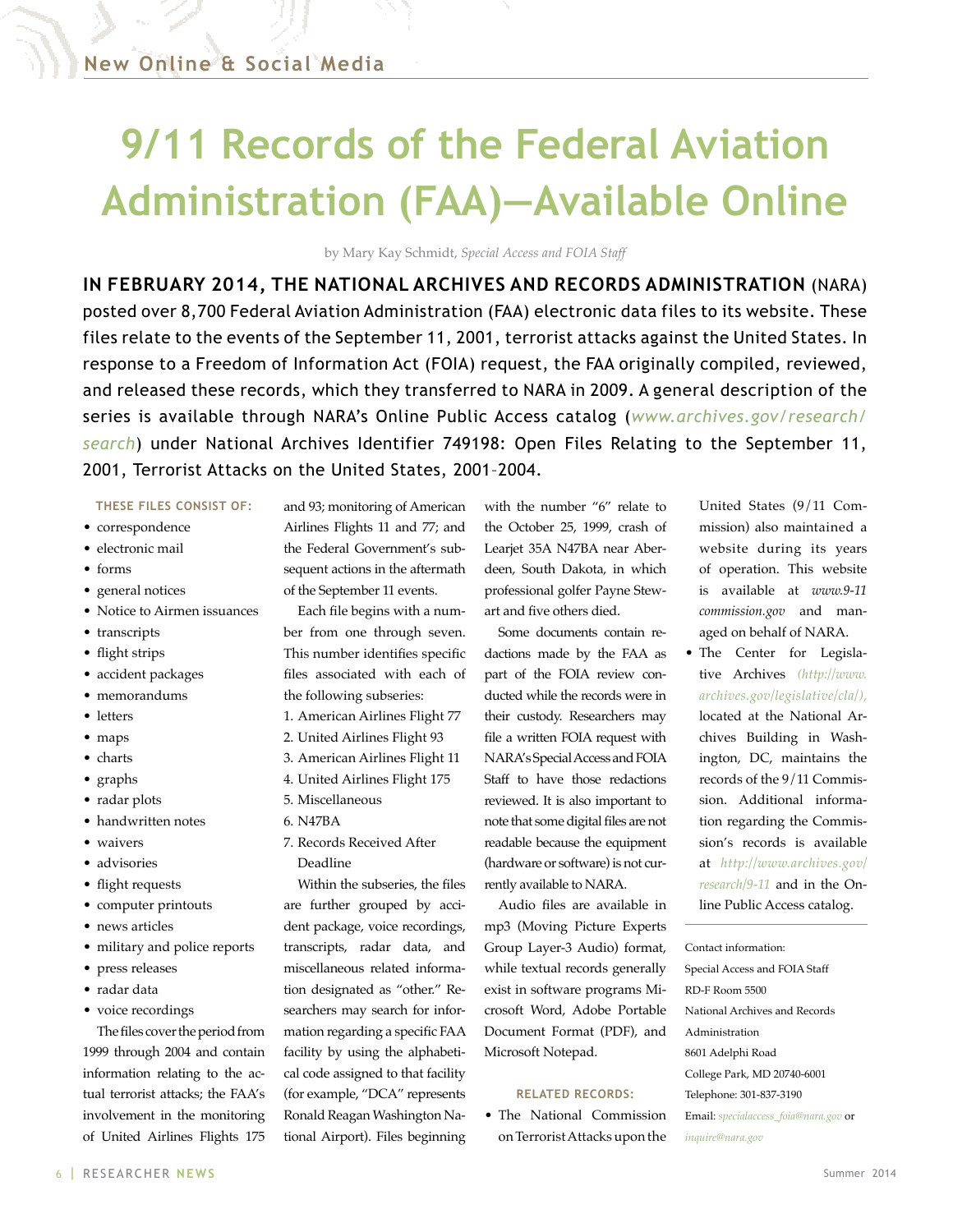## <span id="page-6-0"></span>Holocaust-Era Assets Collection **Now Free on** *[Fold3.com](www.fold3.com)*

by Chris Naylor, *Archival Operations, Research Services–Washington, DC*

**IN 2000, NATIONAL ARCHIVES AND RECORDS ADMINISTRATION (NARA) STAFF MET WITH** leading art provenance and claims researchers to identify key series of records critical for research regarding Nazi-era looted art. Following this meeting, the National Archives engaged in a multiyear project, known as the Holocaust-Era Assets Records Microfilming Project (HRP), to describe and microfilm many of the series and files identified during this meeting.

These records, totaling over 2.3 million pages, document the activities of several U.S. Government agencies involved in the identification and recovery of looted assets during and after World War II, including:

- the Office of Strategic Services (OSS)
- the American Commission for the Protection and Salvage of Artistic and Historical Monuments in War Areas (The Roberts Commission)
- U.S. occupation forces in Germany and Austria

The materials also contain captured German records regarding the seizure of cultural property, such as the Einsatzstab Reichsleiter Rosenberg (ERR) albums, card file, and related photographs.

Over the past several years, *[Fold3](www.fold3.com)*. com has been digitizing and indexing all NARA Microfilm Publications created during the HRP Project. These digitized records are now available online and for free anywhere in the world through the *[Holocaust-Era Assets Collection](http://go.fold3.com/holocaust_records/)*.

You may access these records on *[Fold3](www.fold3.com)*. com by creating a free member account or visiting any NARA facility. This online collection is a valuable resource for anyone researching Nazi art looting and



Partial screen shot from Fold3.com

postwar Allied restitution activities. They are part of NARA's contribution to the *[International Research Portal for Records](http://www.archives.gov/research/holocaust/international-resources/)*

*[Related to Nazi-Era Cultural Property](http://www.archives.gov/research/holocaust/international-resources/)*  and are described in more detail on [NARA's](http://www.archives.gov/research/holocaust/international-resources/nara/) *website.*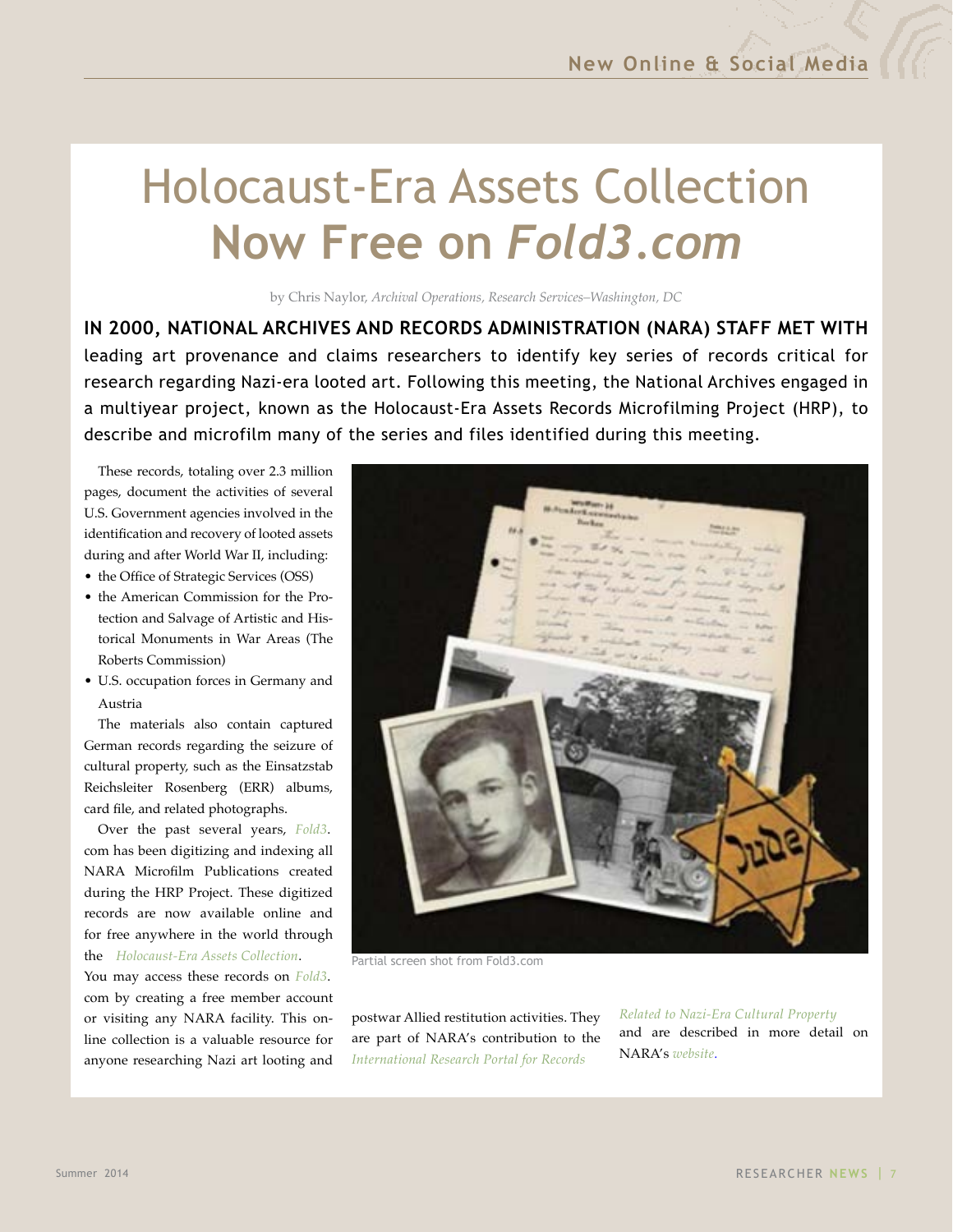# <span id="page-7-0"></span>**WHAT'S NEW** *on* **AAD**

by Lynn Goodsell, *Electronic Records Division*

**THE ACCESS TO ARCHIVAL DATABASES (AAD) (***[WWW.ARCHIVES.GOV/AAD](www.archives.gov/aad)***) PROVIDES**  *online access to a selection of the National Archives' electronic records from archival databases. This resource allows you to search and view electronic records.*

The 1977 electronic Department of State telegrams are now available for searching online via the Access to Archival Databases resource at *[www.archives.gov/aad.](www.archives.gov/aad)* These records are part of the Central Foreign Policy Files of the Department of State. More than 300,000 releasable 1977 telegrams are available for searching. For example, there are telegrams relating to President Carter's visit to Poland to meet First Secretary Edward Gierek in December 1977.

The Central Foreign Policy Files, also on AAD, include the 1973–76 electronic telegrams and indices to related microfilmed material. Additional information about the Central Foreign Policy Files is available at *[http://www.archives.gov/research/foreign-policy/](http://www.archives.gov/research/foreign-policy/state-dept/rg-59-central-files/faqs.pdf)*



*[state-dept/rg-59-central-files/faqs.pdf](http://www.archives.gov/research/foreign-policy/state-dept/rg-59-central-files/faqs.pdf)* Jimmy Carter and Edward Gierek, First Secretary of Poland, National Archives Identifier 177308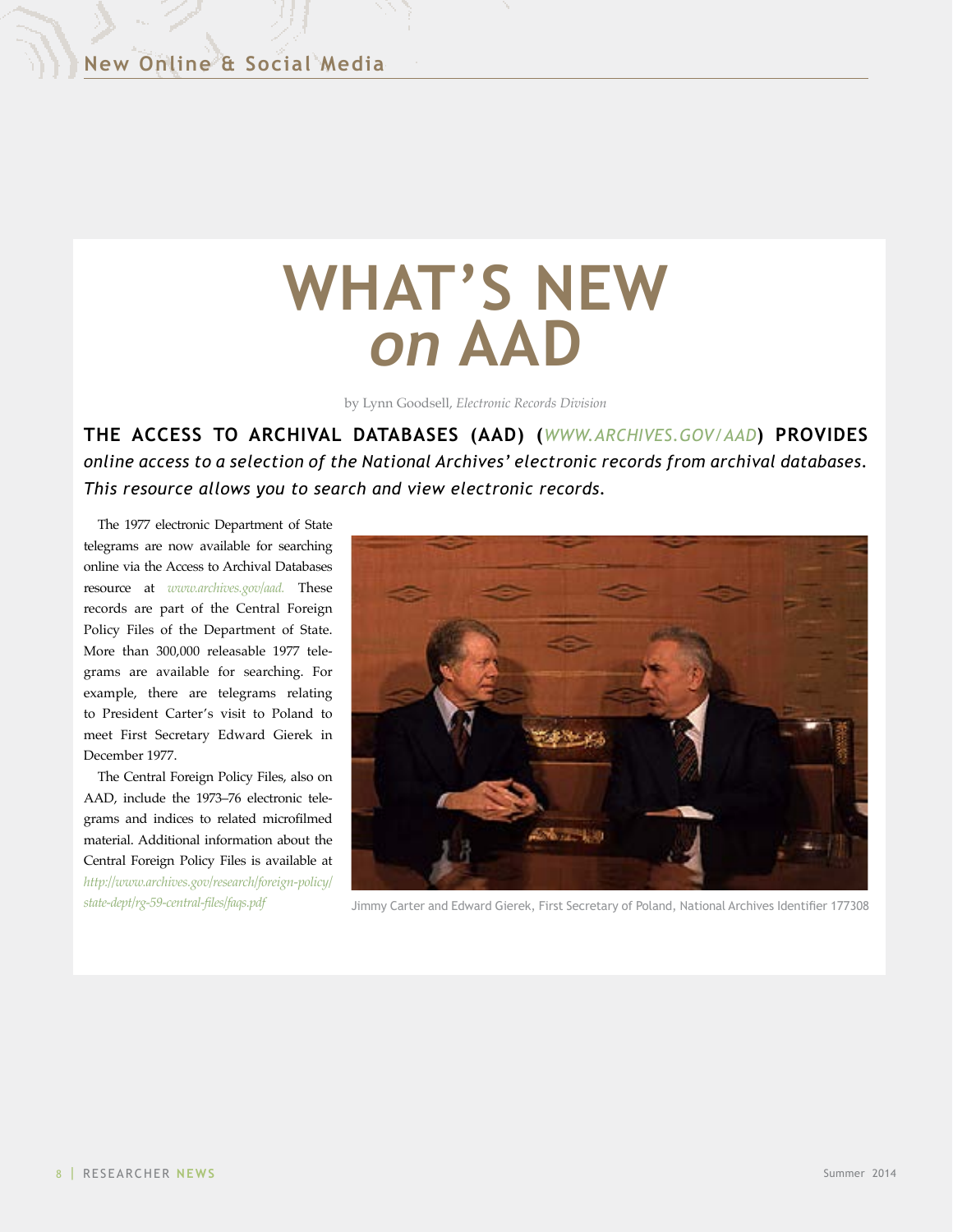## <span id="page-8-0"></span>**Electronic Records Files Online**

by Lynn Goodsell, *Electronic Records Division*

### **THE NATIONAL ARCHIVES CONTINUES TO ADD ELECTRONIC RECORDS FILES ONLINE**  and for downloading on our website: *<http://www.archives.gov/research/search/>.*

The Online Public Access (OPA) resource is the online public portal to our records and information about our records. The OPA prototype currently provides access to nearly one million electronic records preserved in the Electronic Records Archives (ERA), which are not available elsewhere online. More electronic records from ERA will be included in OPA in the coming year.

Recent additions to OPA include:

#### **HOME MORTGAGE DISCLOSURE DATA FILES, 1981–2009** *[http://research.archives.gov/description/](http://research.archives.gov/description/2456161) [2456161](http://research.archives.gov/description/2456161)*

The Home Mortgage Disclosure Data Files contains raw data on home purchase and home improvement loans reported from 1981 to 2009. The Federal Reserve System collected this data under the Home Mortgage Disclosure Act, which requires lending institutions to report public loan data. There are 129 data files with records for about 436 million loans. These records are available for downloading.

#### **MORTGAGE LENDING ASSESSMENT DATA FILES, 1990–2009**

#### *[http://research.archives.gov/description/](http://research.archives.gov/description/4700101) [4700101](http://research.archives.gov/description/4700101)*

The Mortgage Lending Assessment Data Files includes demographic, income, and housing information. The Federal Reserve Board used this information to help determine if financial institutions are meeting the credit needs of the communities in which they operate. There are 20 data files available for downloading.



Aerial view of Three Mile Island, April 10, 1979

#### **RESEARCH DATA FILES [FROM THE PRESIDENT'S COMMISSION ON THE ACCIDENT AT THREE MILE ISLAND], 4/11/1979–12/31/1980**

#### *<http://research.archives.gov/description/644051>*

These research data files consist of survey responses of those affected by the Three Mile Island nuclear plant accident in Dauphin County, Pennsylvania, on March 28, 1979. The President's Commission on the Accident at Three Mile Island used these surveys to study the attitudes and behavioral responses of those affected by the accident.

#### **DISASTER HISTORY FILES (DHF), 1964–1995**

#### *<http://research.archives.gov/description/596221>*

The Agency for International Development compiled data on foreign disasters to help with coordinating the development of emergency management strategies and future disaster foreign aid. The files contain data mostly on disasters dating from 1964 to 1995, but also on major disasters dating as early as 1900. The records include information on the location, date, and type of disaster, and the number of people impacted by the disaster.



New Orleans, LA, September 7, 2005 – "A chinook helicopter drops sandbags into a breeched levee which is now flooding a residential neighborhood following Hurricane Katriana. Jocelyn Augustino/FEMA"

#### A list of all the series available for download are available at:

#### *[http://www.archives.gov/research/electronic](http://www.archives.gov/research/electronic-records/access-in-catalog.html)[records/access-in-catalog.html](http://www.archives.gov/research/electronic-records/access-in-catalog.html)*

Please contact the electronic records staff with questions about accessing and downloading electronic records files online at *[cer@nara.gov](mailto:cer@nara.gov).*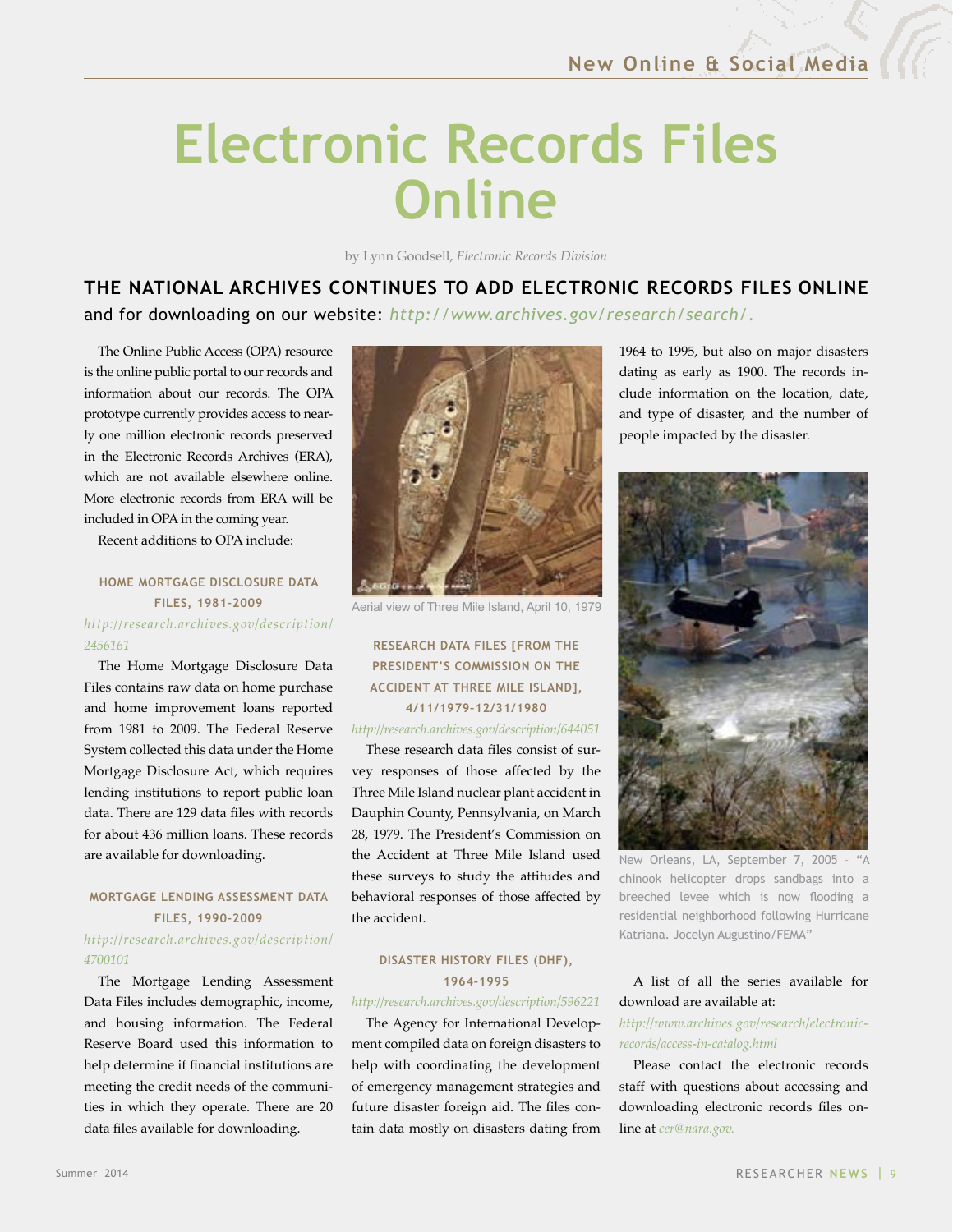# *Finding Heroes*

by Marene Baker, *National Archives at Denver*

<span id="page-9-0"></span>**PEOPLE OFTEN GET A GLAZED LOOK WHEN I RESPOND TO "WHAT DO YOU DO**  for a living?" with, "archivist." And they say "oh, that's interesting … [insert pause] what is that?" Over the years I gave the same answer, but I recently had an epiphany. Why am I trying to "dummy down" my professional accomplishments? Shouldn't I say what I really do? I ought to say that I am on the front line of preserving our country's historical legacy and that sometimes, when really lucky, I find my heroes.



Left: Santa Fe National Forest Staff photograph 1908. Right: Forest Pioneer, Yale Alumni Meet

I have the privilege of screening approximately 2,000 cubic feet of *unscheduled records* [*[http://www.gpo.gov/fdsys/pkg/](http://www.gpo.gov/fdsys/pkg/CFR-2011-title36-vol3/pdf/CFR-2011-title36-vol3-sec1232-16.pdf) [CFR-2011-title36-vol3/pdf/CFR-2011-title36](http://www.gpo.gov/fdsys/pkg/CFR-2011-title36-vol3/pdf/CFR-2011-title36-vol3-sec1232-16.pdf) [vol3-sec1232-16.pdf](http://www.gpo.gov/fdsys/pkg/CFR-2011-title36-vol3/pdf/CFR-2011-title36-vol3-sec1232-16.pdf)*] from the Forest Service for the National Archives and Records Administration (NARA). These records date from the beginning of the Forest Service in 1906 until the mid-1970s. The Federal Records Center (FRC) decided to accept them, even though unscheduled. It

seems surprising that the FRC would accept unscheduled records, but at one point, believe it or not, NARA was trying to fill up the space. For the most part, these records have not been touched in over 50 years by the agency or researchers. As you can imagine, they are filthy boxes with an unusual hodgepodge of records. However, the records are undeniably marvelous and contain amazing records from the early history of the Forest Service.

They include decision-making processes, wild land fires, Smokey Bear—and one of my personal heroes.

Early in my project, I ran across an innocuous-looking folder from the Gila National Forest that reads, "W-Management-Mammals 1920–1954." Inside the folder is a document titled "Determining Kill Factor for Blacktail Deer in the Southwest" for the *Journal of Forestry*, 1920, by Aldo Leopold. Many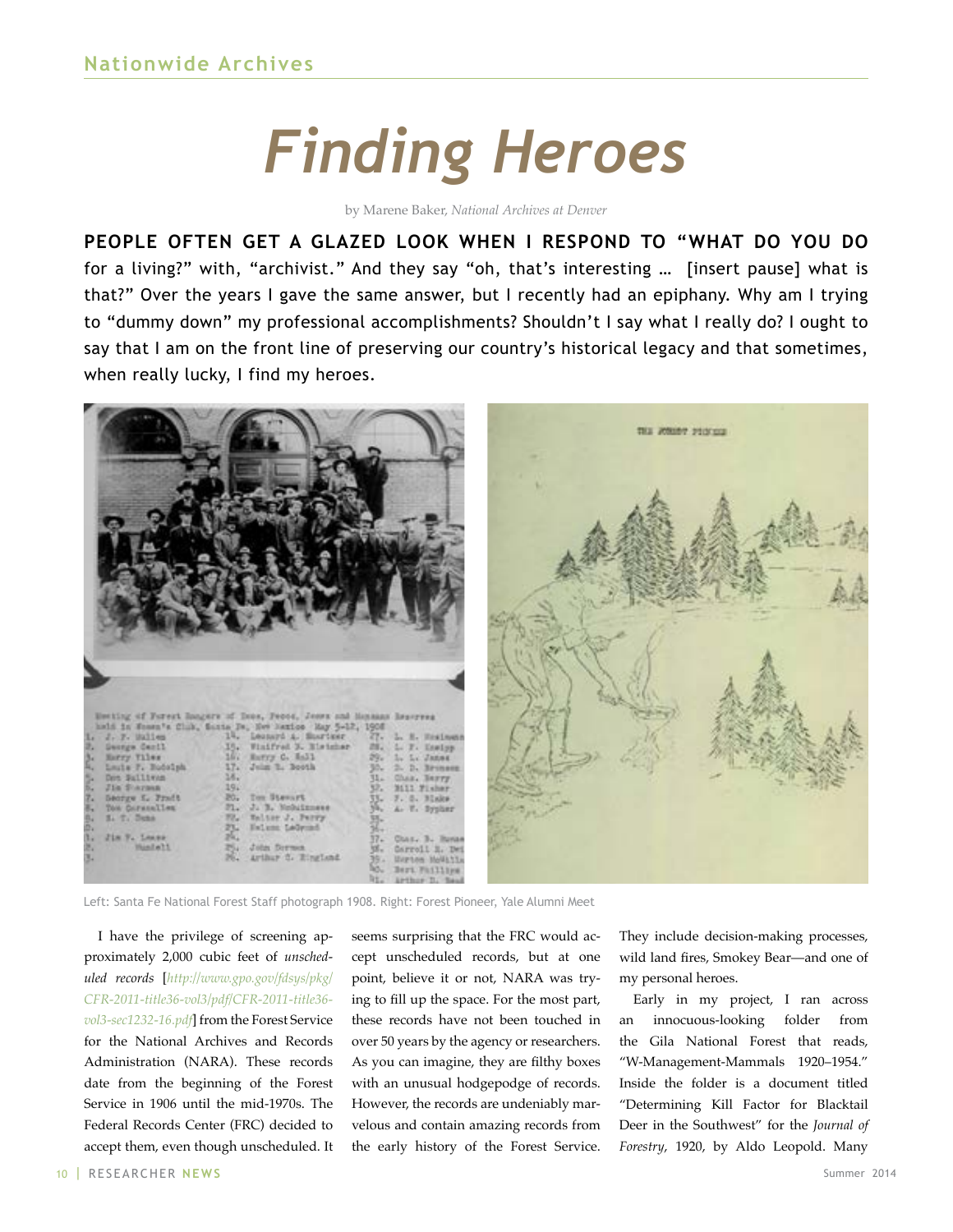#### WILD FOLLOWERS OF THE FORDAY

Home Chearvations on the Mifest of Porset Pires on<br>Same and Pish and on the Nalation of Forestry to

Aldo Leopold U. N. Forest Zervice

It is a day of clouds and thick darkness". forest fire is reging through the hills "like the dawn spread upon As a great people, set in battle array" the the mountains. flames advance, and "the aspearance of them is as horses, and as horsemun, so do they run. Like the neise of charicts on the tons of the nountains do they less. -- they run like mighty men; they climb the wall like men of war; and they march every one on his way. They break not their ranks; neither doth one thrust another; they march every one in his path."

" -- 0 Lord, to thee do I cry, for a fire hath devoured the pastures of the wilderness, and a flame hath burned all the trees of the field. You, the beasts of the field post unto thee, for a fire devoureth before them, and behind them a flame burneth; the land is as a garden of Rden before them. and behind them a desolate wilderness!"

Thus does Joel describe that scourge of all living things, the forest fire. Joel knew, as all weedman know. that fire is the enemy of the wild. This article attempts to set forth the manner in which fires affect game, fish, and other wild life, and to point out sertain fundamental ideas which must underlie successful conservation, hoth of forests and of game.

consider Aldo Leopold to be a father of the environmental conservation movement. I knew that he had spent time working at the Apache and Carson National Forests for the Forest Service in its early days and later at the Southwest Regional Office (Region 3) in Albuquerque, New Mexico. As a 1909 graduate of the Yale School of Forestry, Leopold quickly rose within the U.S. Forest Service ranks. At age 24, he was serving as supervisor of the Carson National Forest in Taos, NM. By 1922, he was instrumental in the development and designation of the Gila National Wilderness. It was a new type of national

forest and the first of its kind. Leopold was a Federal employee until 1933. He then accepted a newly established chair at the University of Wisconsin in Game Management. Passing away suddenly in 1948, Mr. Leopold's posthumous book *A Sand County Almanac* became one of the most influential books for the conservation movement. His book promotes the ideology that the natural world is "*a community to which we belong*."

My find of this first record was one of those moments that most of us in the archival community live for — finding a record of a historical figure to whom we have a Leopold publication Wild Followers of the Forest

great affinity. I knew that Mr. Leopold had worked for the National Forests in our area, but had never found records in our processed series for records covering the midwest region. Luckily, it was not the only record I found of him. I have since found reports with his distinctive handwritten comments scattered throughout these records, and his signature in our Region 3 records. The last and final record is a poignant one. It is a 1965 letter from his widow Estella Leopold regarding the proposed dams along the Colorado River. Mrs. Leopold closed her letter with this statement "*I know that my late Husband, Aldo Leopold, would be as shocked over this as I am, so will you help us by informing people on the subject*." It is moments like this, finding your hero in the collection, that endure and inspire you onward.

So the next time someone asks me "*what do you do for a living,*" I will tell them, "*I am an Archivist at the National Archives!"* And when they get that glazed look, I will startle them with, "*I find records of my heroes. Who do you admire? I bet I could find yours too!"*

Aldo Leopold records

a. NRG-95-09-035 Box 82 (95-59A0372 box 2, O-13, FS-22-G)

W-Management-Mammals 1920–1954 (Aldo Leopold Article "Determining Kill Factor For Blacktail Deer in the Southwest" For the *Journal of Forestry*, 1920)

- b. NRG-095-10-081 Region 3- Division of Information and Education, Historical Files, 1953–1969 1630 Written Information F.Y. 1965 (letter from Aldo Leopold's Widow)
- c. RMDV-095-12-014 Box 128 (95-60A0024 boxes 100, 102, 103 and 104) RI-RM Timber Processing, Project L-134-LJ4, 1925–1927 (Aldo Leopold signature)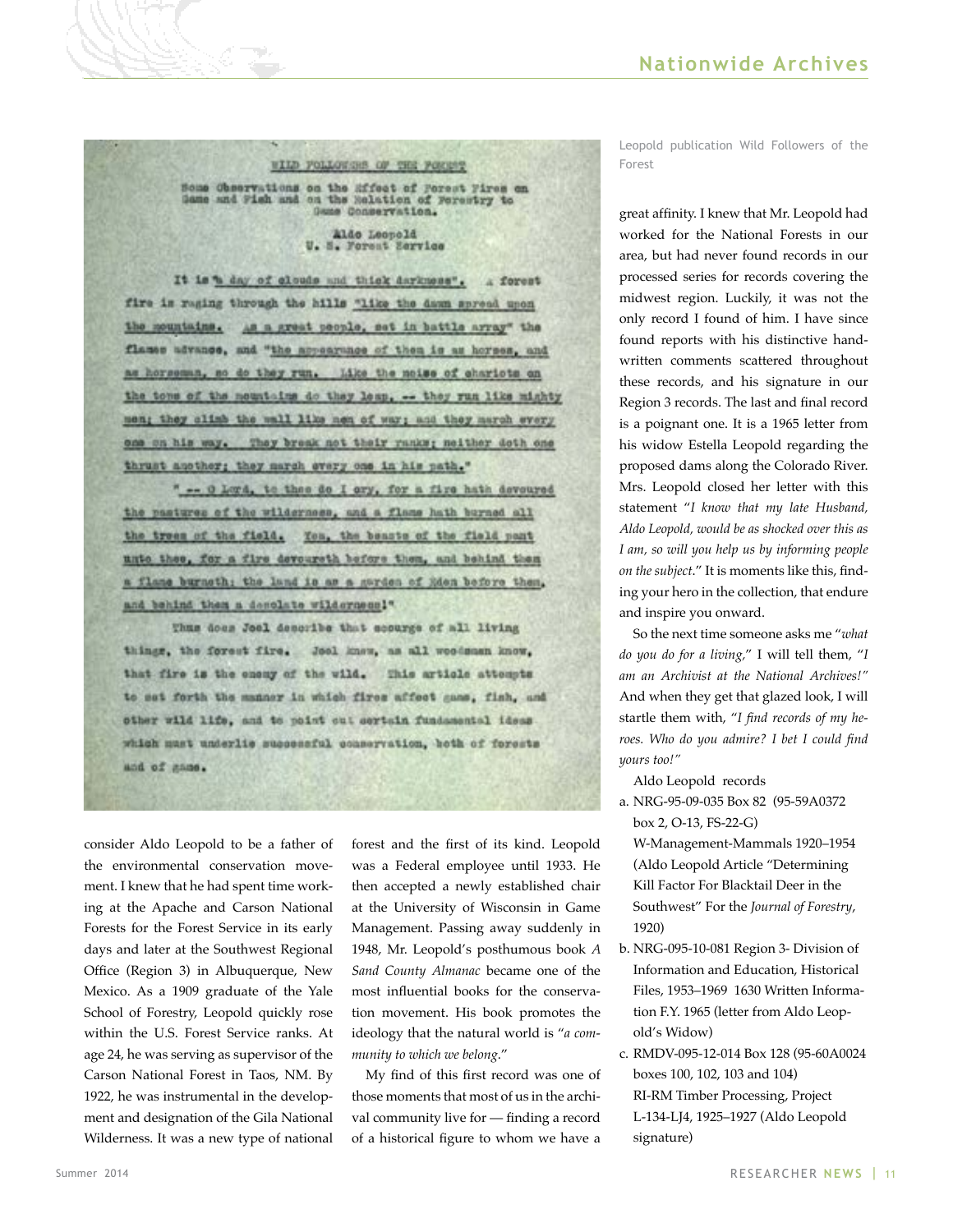# <span id="page-11-0"></span>**EARLY NEW ENGLAND Naturalization Records**

by Joe Keefe*, National Archives at Boston*

**THE SEARCH FOR 19TH-CENTURY NATURALIZATION RECORDS USED TO BE ONE OF** the more frustrating aspects of genealogical research. Before September 27, 1906, naturalizations were carried out in a haphazard way, each court asking its own set of questions. Some courts asked nothing other than a person's name and the date they were becoming a citizen. Thousands of courts Federal, state, county and local, carried out naturalizations, with each keeping their own records in their own ways. However, researchers tracking down naturalized individuals in New England have an advantage.

UNITED STATES OF AMERICA. UNITED STATES OF ANTENIOA. Massarhusetts District, as. To the Howwells the Judge of the Discourt Coast of the United States, within and for the char M. District of Massache lius Reserves for the file Seyser and These said Units United States of America

Naturalization Petition for Morris Poyser, United States District Court Boston, Volume 11, page 19, Record Group 85: Records of the Immigration and Naturalization Service, 1787–2004, Copies of Petitions and Records of Naturalization in New England Courts 1790–1906, National Archives Identifier 4752894

The National Archives at Boston has a unique set of records that brings together naturalization documents created in various New England courts. These records consist of photostatic copies called "dexigraphs" made in the 1930s. The

dexigraphs include naturalization proceedings held between 1790 and September 26, 1906, in all Federal, state, county, and local courts. The local court records include five states in New England; Maine, Massachusetts, New Hampshire, Rhode Island, and Vermont. These unique records have been digitized, and are available to the public for free at *[Familysearch.org](https://familysearch.org/).*

Why did the National Archives at Boston have these records in the first place? During the Great Depression, many opportunities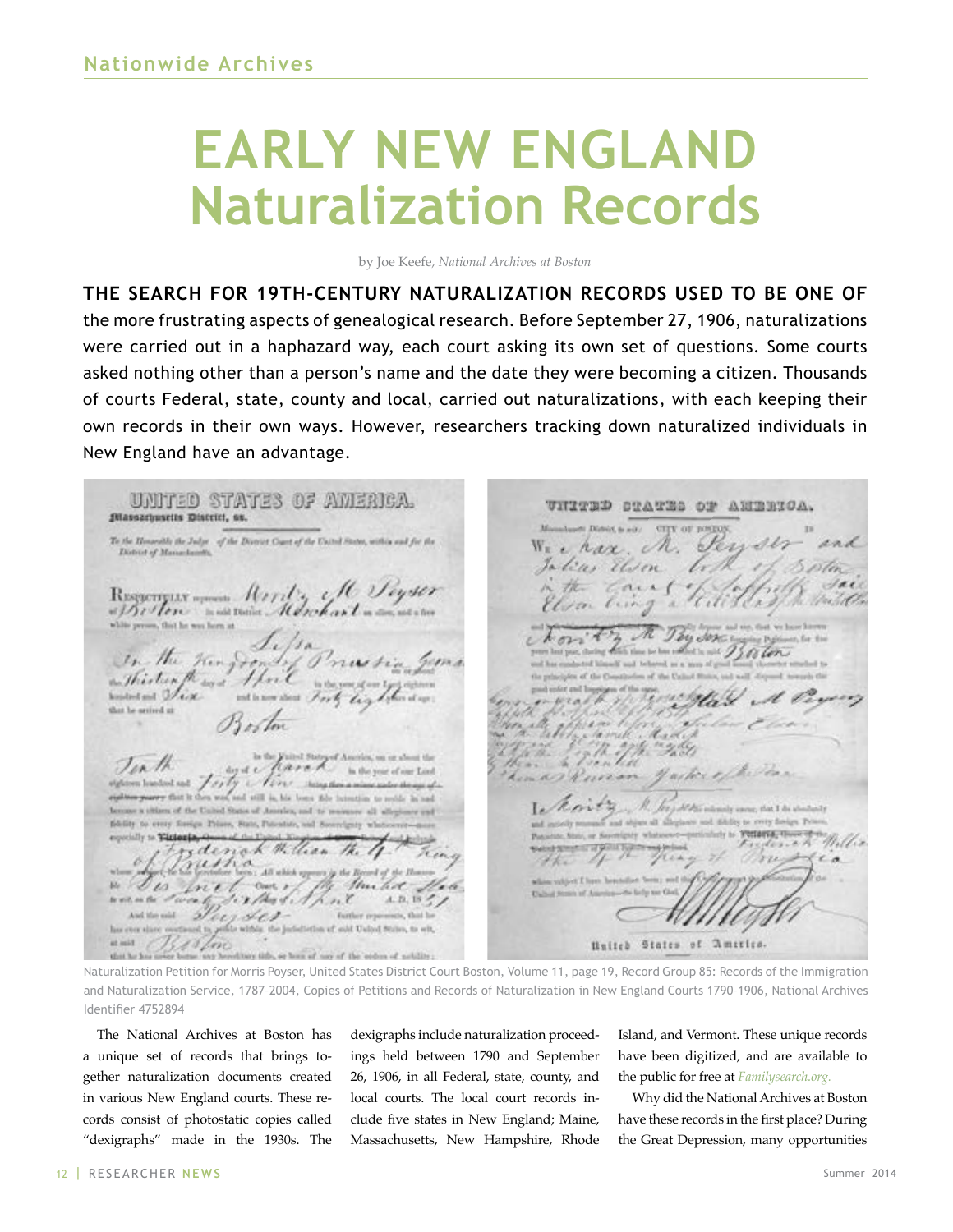The State of New Hampshire. John alexander Victoria, Queen of the United Kithat I have never horse any horo-HILLSDORDUDH, GO. copy live I safe is at the Constitution of the United Stat Dexand spten  $A, D, 1018$ Jem alexander SUPREME COURT. RESPECTFULLY REPRESENTS **HILLSBOROUGH, SS** Term, A. D. 188 an million in Peters-Service Co. the day of  $(58)$ , personally ap subject of Victoria d in open 0 at Boltzaler and Book Canada Arrester St Hymenheisth  $1 - ne$ day of foot form years of age, that he are  $\sqrt{2}$ dolezon.  $\mathcal{E}$ on or about the year of our Lord of 2. being then a min under the age of 18 years, to years. That he arrived at the age of twenty-one years on the of Billsborough, on the desiman  $\imath\pi\dot{\pmb{\omega}}\pmb{\ell}$  . That he resided in the United States **PRESENT** g his arriving at the age of twenty-one years, The Nos and has continued to reside t years last part it has been Jone Ale Ma intenden to become a citien of the United States of ics, and to renounce forever all allegiance and fidelity to every Foreign Pri ignty whatever, and particularly to Victoria, Oueca alon  $rac{1}{2}$ and . Connel. in man Court, wade the a and the same being satisfactory guidence of the facts therein set forth That he has resided within the United States for more than five y track and of New Hampshire for more than one year last part; and that during his said residence in the United States he has behaved as a man of good moral character, attached to the principles of the Whereupon it is one sidered by the Court, that he he, and he is Constitution of the United States, and well-disposed to the good order and happiness of the saof the United States of Ame

Naturalization Petition for John Alexander, Supreme Judicial Court of the Second Judicial District, Nashua, Hillsboro County, New Hampshire, Docket #1, Entry 446, Record Group 85: Records of the Immigration and Naturalization Service, 1787–2004, Copies of Petitions and Records of Naturalization in New England Courts 1790–1906, National Archives Identifier 4752894

for relief with organizations or employment were limited to U.S. citizens. For example, anyone looking for work in the Civilian Conservation Corps (CCC) was required to prove U.S. citizenship. Additionally, civil service, old-age pensions, the right to vote, and other benefits and privileges were reserved for citizens, as well as many opportunities in private industry.

This requirement became a problem for those who had become U.S. citizens as wives or children of naturalized citizens. Before September 26, 1906, courts recorded only the name of the person becoming a citizen, but not those who were deriving their citizenship. How could any of these people prove their citizenship?

To assist those who needed to document citizenship, the Immigration and Naturalization Service (INS) used a Works Progress Administration (WPA) project to photograph, from all of the courts, "something" recording the fact of naturalization. Under this project, various courts in Maine, Massachusetts, New Hampshire, Rhode Island, and Vermont made their naturalization records available to the INS. Clerical staff then summarized critical data on index cards to create an index, and WPA workers copied the naturalization records using the dexigraph reproduction system. The WPA started with New England, New York, and Illinois, but the start of World War II halted the project before it could get to courts in other regions.

By 1961, the INS had no further use for these records and agreed that the dexigraphs could be sent to the paper mill for destruction. Luckily for genealogists researching New England records, employees of the paper mill determined that the paper used in the dexigraphs could not be used by the mill and refused to accept any further shipments for destruction. By January 1964, the records were transferred to the National Archives in Washington, DC, as part of Record Group 85, Records of the Immigration and Naturalization Service.

The records remained there until transferred to NARA's regional archives in Waltham, Massachusetts (near Boston), in the 1980s.

For genealogists or historians who are conducting work on families in the New England area, this collection is now available for free from our partners at Familysearch.org. Working for over a year, the Familysearch.org team digitized the entire collection of over 500 shoe box-sized containers, most holding thousands of naturalization dexigraphs. Familysearch.org has made available the index for these records and the records themselves. Naturalization records can be a great resource for genealogists and historians alike. They often record a wealth of information difficult to locate in other records. Log onto Familysearch.org and click on "New England Petitions for Naturalization, 1787–1931" to get started and view some of the more unusual records held by the National Archives and Records Administration.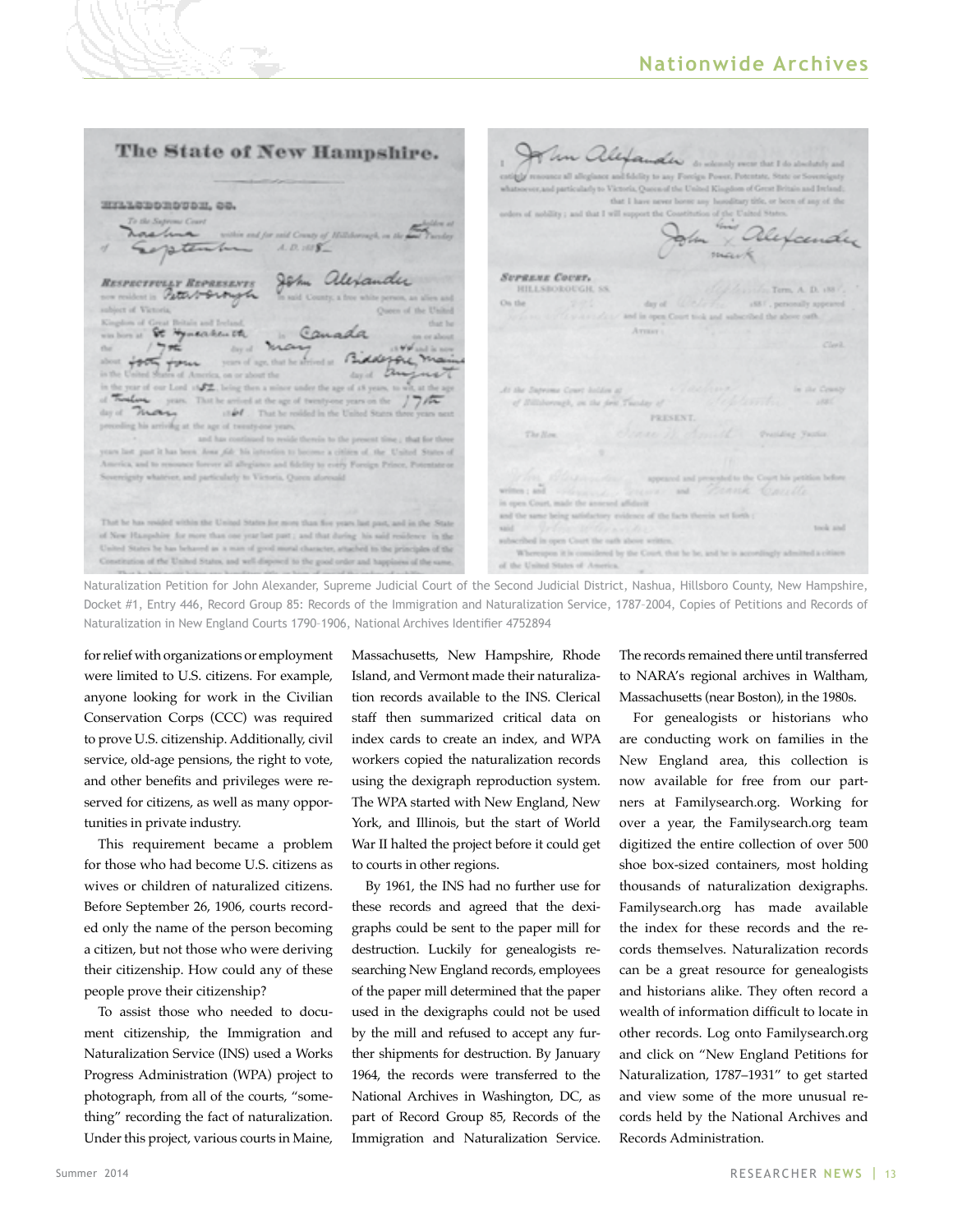# <span id="page-13-0"></span>*[KNOW YOUR RECORDS](http://www.archives.gov/dc-metro/know-your-records/)* **[PROGRAM](http://www.archives.gov/dc-metro/know-your-records/)**

#### **THE NATIONAL ARCHIVES CUSTOMER SERVICES DIVISION PRESENTS THE KNOW YOUR**

Records (KYR) program. The program consists of free events about our holdings. The program offers opportunities for staff, volunteers, and researchers to learn about the National Archives' records through weekly lectures, ongoing genealogy programs, our genealogy fair, online lectures, an online genealogy tutorial, reference reports for genealogical research, and editions of *Researcher News*.

#### **PROGRAM LOCATIONS**

National Archives Building (Archives I) Room G-25 700 Pennsylvania Avenue, NW Washington, DC 20408

National Archives at College Park (Archives II) Lecture Room 8601 Adelphi Road College Park, MD 20740



#### **JUL Y– SEPTEMBER 2014 SCHEDULE**

| <b>TIME</b><br>$11$ a.m. $-$ noon | <b>ARCHIVES I DATE</b><br>Wednesday, July 30 | <b>ARCHIVES II DATE</b> | <b>EVENT TITLE</b><br>Genealogy Using Online Resources of the National Archives |
|-----------------------------------|----------------------------------------------|-------------------------|---------------------------------------------------------------------------------|
| 11 a.m.-Noon                      | Wednesday, August 6                          |                         | Introduction to Genealogy at the National Archives                              |
| 11 a.m.-Noon                      | Wednesday, August 27                         |                         | Genealogy Using Online Resources of the National Archives                       |
| 11 a.m.-Noon                      | Wednesday, September 3                       |                         | Introduction to Genealogy at the National Archives                              |
| 11 a.m.-Noon                      | Tuesday, September 9                         | Thursday, September 11  | Atlas of the Battlefield of Antietam                                            |
| 11 a.m.–Noon                      | Tuesday, September 16                        | Thursday, September 18  | Getting to Know Fold3                                                           |
| Noon-4 p.m.                       | Saturday, September 20                       |                         | "Help! I'm Stuck" Genealogy Consultation                                        |
| 11 a.m.-Noon                      | Tuesday, September 23                        | Thursday, September 25  | Using WW II Naval Records for Genealogical Research                             |
| 11 a.m.–Noon                      | Tuesday, September 30                        | Thursday, October 2     | World War II Enemy Aliens Program                                               |

#### **CONTACT** *KNOW YOUR RECORDS* **STAFF***:*

National Archives and Records Administration Research Customer Support 700 Pennsylvania Avenue, NW Washington, DC 20408

*[KYR@nara.gov](mailto:KYR@nara.gov) | 202.357.5260* Visit us at *<www.archives.gov/dc-metro/know-your-records>*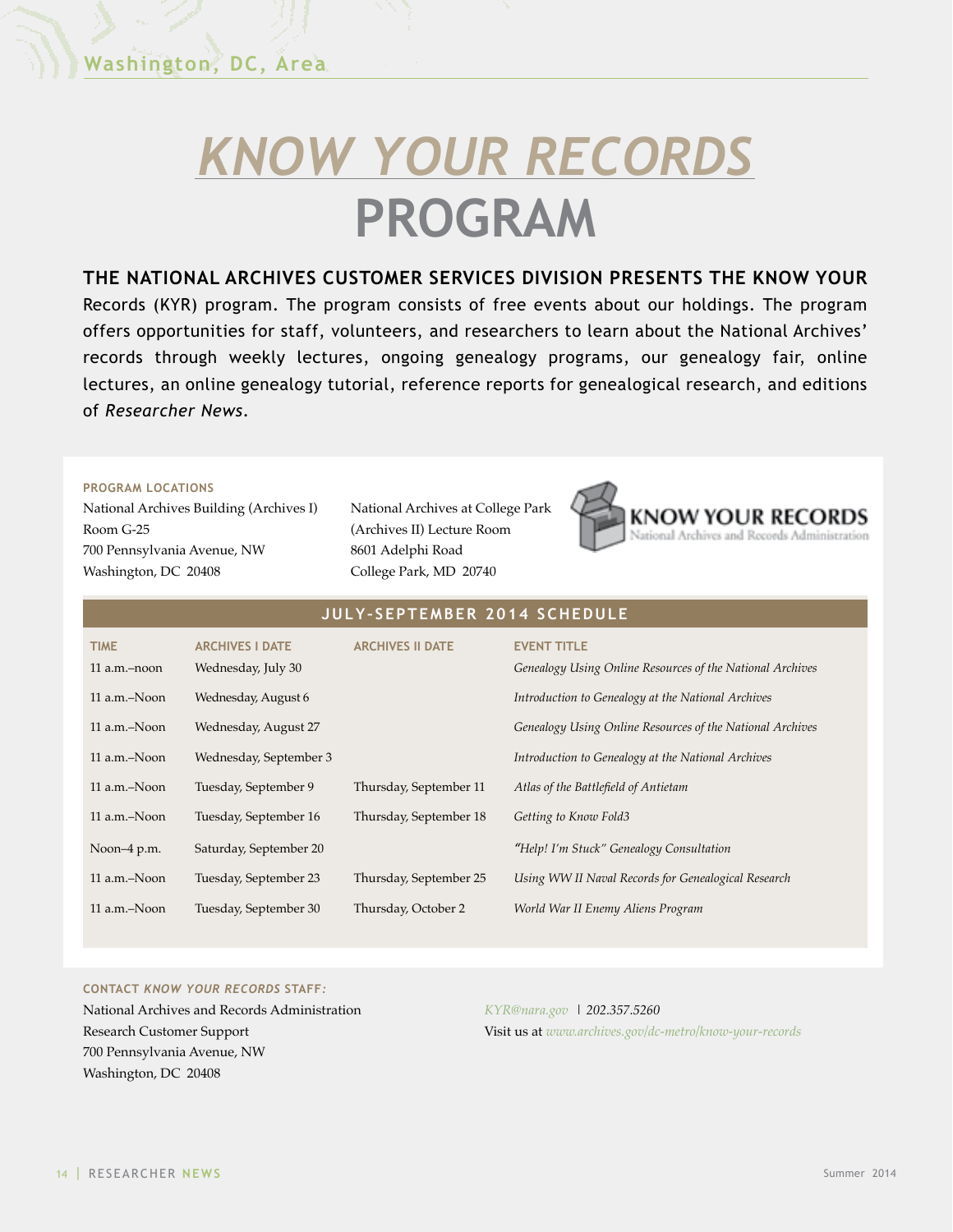## <span id="page-14-0"></span>*News from the Archives Library Information Center (ALIC)*

by Jeffrey Hartley, *Archives Library Information Center*

### **Where Are The Books?**

**WHERE ARE THE BOOKS? VISITORS TO ROOM G-26 AT THE NATIONAL ARCHIVES BUILDING** in Washington, DC (Archives I), may well ask that question. The books were moved in early March to the National Archives at College Park, MD (Archives II), to make space for other activities. Certain titles remain to support reference activities at Archives I in the following areas:

**RESEARCH COMMONS AREA MATERIALS**

- All titles in the Library of Congress subclass CS, Genealogy
- Washington, DC, directories Room 203 titles
- *Official Records of the War of the Rebellion* and supplemental volumes
- Basler, *Collected Works of Abraham Lincoln* – E457.91 1953
- Nicolay & Hay, *Complete Works of Abraham Lincoln* – E457.91 1905

#### **FINDING AIDS ROOM OTHER REFERENCE TITLES**

- Eicher & Eicher, *Civil War High Commands* – E467.E35
- Roberts, *Encyclopedia of Historic Forts* UA 26 .A45
- Fremont-Barnes & Ryerson, *Encyclopedia of the American Revolution* – E 208 .E64
- Hannings, *Chronology of the American Revolution* – E 209 .H37
- Malcomson, *Historical Dictionary of the War of 1812* – E 354 .M25
- Heidler & Heidler, *Encyclopedia of the War of 1812* – E 354 .H46
- Hannings, *The War of 1812* E 355 .H36
- *Encyclopedia of the Mexican-American*

*War* – E 404 .C93

- *Encyclopedia of the Spanish-American and Philippine-American Wars* – E 715 .E53
- *The Official Military Atlas of the Civil War* – E 464 .U581
- *Atlas of Early American History: The Revolutionary Era, 1760–1790* – G 1201.53 .A8
- *Rand McNally Atlas of the American Revolution* – G 1201.53 .N4

Public access personal computers (PCs), formerly housed in the library space, are now in other areas of the public research areas at Archives I.

As part of an ongoing focus on support for Research Services nationwide, ALIC staff will concentrate on expanding online library services across the country and highlighting the print collections that are available for all researchers and staff at Archives II. Researchers wanting to use any of the printed books or journals should contact ALIC through [alic@nara.](mailto:alic@nara.gov) [gov,](mailto:alic@nara.gov) or telephone (301-837-3415).

*Quarterly Compilation of Periodical Literature Reflecting the User of Records in the National Archives (QCOMP)*

The January–March issue of the QCOMP has been compiled and can be found on the ALIC web site at *[http://www.archives.gov/](http://www.archives.gov/research/alic/periodicals/nara-citations/2014.html) [research/alic/periodicals/nara-citations/2014.](http://www.archives.gov/research/alic/periodicals/nara-citations/2014.html) [html.](http://www.archives.gov/research/alic/periodicals/nara-citations/2014.html)* 

This quarter's list contains 55 citations on various topics such as:

- Civilian Conservation Corps (CCC) in Arizona
- snake hunting in South Dakota
- under-ice operations in the Arctic
- Spiro Agnew

Copies of articles are available through ALIC at the National Archives at College Park, MD (Archives II).

### *Reference at Your Desk*

The "Reference at Your Desk" web pages by **the Archives Library Information Center** ALIC on the National Archives and Records Administration (NARA) website are recompiled and updated. In an attempt to provide quick access to the type of ready-reference tools needed by researchers and staff, the pages contain links on various subjects such as archives and records management, space exploration, time, and war crimes. Check them all out at *[http://www.archives.gov/research/alic/reference/.](http://www.archives.gov/research/alic/reference/)*